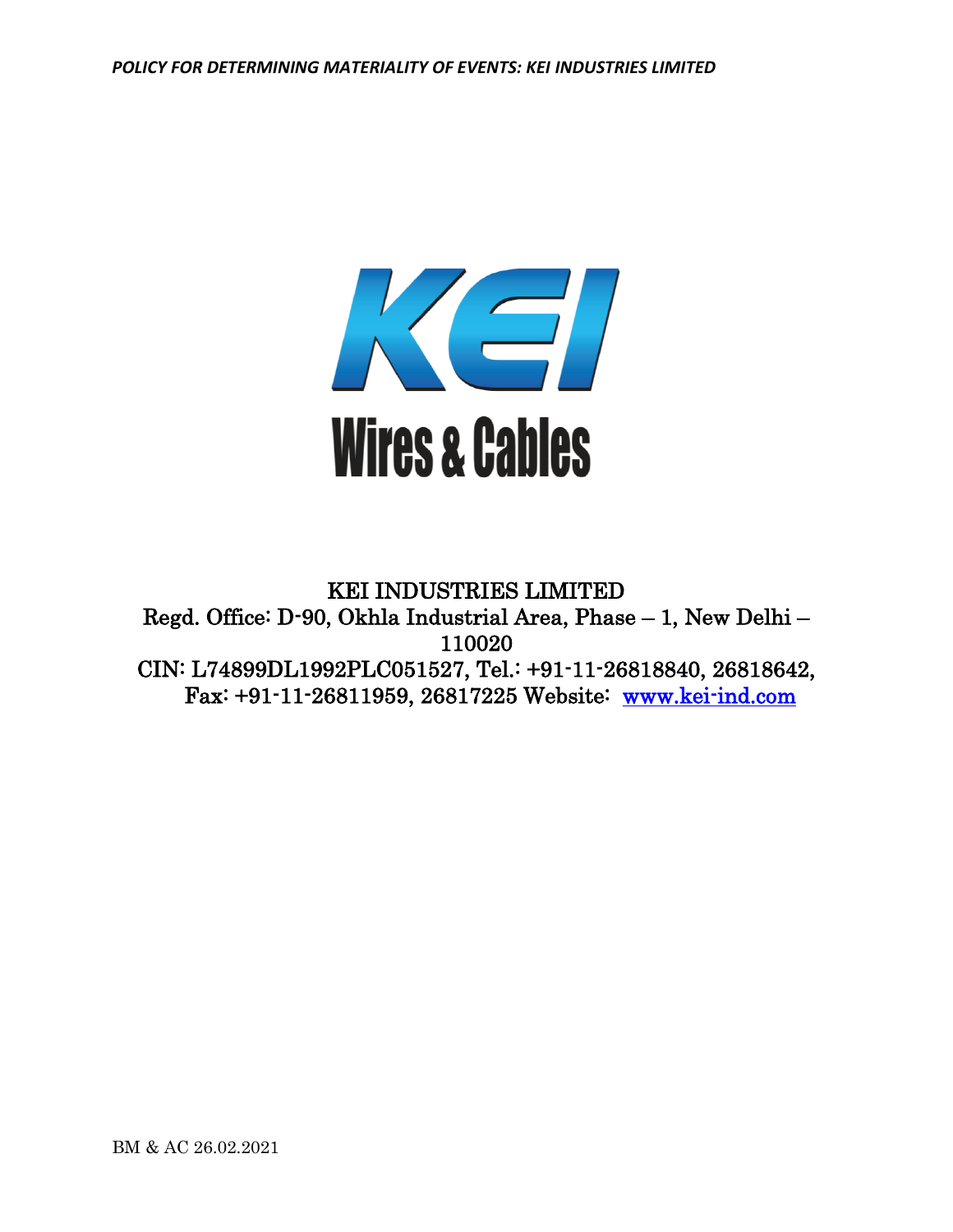# 1. PREAMBLE

As per Regulation 30 of Securities and Exchange Board of India (Listing Obligations and Disclosure Requirements) Regulations, 2015 (herein referred to as "Regulations" or "Listing Regulations"), a listed entity is required to frame a policy for determination of materiality of an event or information and for making disclosure to Stock Exchange(s), on the basis of the criteria specified in sub regulation (4) of Regulation 30.

The objective of this Policy is to determine materiality of events or information of the Company and to ensure that such event(s) or information is adequately disseminated in accordance with provisions of these Regulations and to provide an overall governance framework for such determination of materiality.

## 2. DEFINITIONS:

'

- i) 'Act' means the Companies Act, 2013 (including any statutory modification or reenactment thereof for the time being in force).
- ii) 'Company' means KEI Industries Limited.
- iii) 'Board of Directors' or 'Board' means the Board of Directors of the Company, as constituted from time to time.
- iv) 'Policy' means this Policy for determining materiality of events and as may be amended from time to time
- v) 'Key Managerial Personnel', in relation to a company, means—
	- the Chief Executive Officer or the managing director or the manager;
	- the company secretary;
	- the whole-time director;
	- the Chief Financial Officer;
	- such other officer, not more than one level below the directors who is in whole-time employment, designated as key managerial personnel by the Board; and
	- such other officer as may be prescribed
- vi) 'Material Subsidiary' shall mean a subsidiary, whose income or net worth exceeds ten percent of the consolidated income or net worth respectively, of the listed entity and its subsidiaries in the immediately preceding accounting year.

Any other term not defined herein shall have the same meaning as defined in the Companies Act, 2013, SEBI (Listing Obligations and Disclosure Requirements) Regulations, 2015 or any other applicable law or regulation to the extent applicable to the Company.

BM & AC 26.02.2021 1 of 8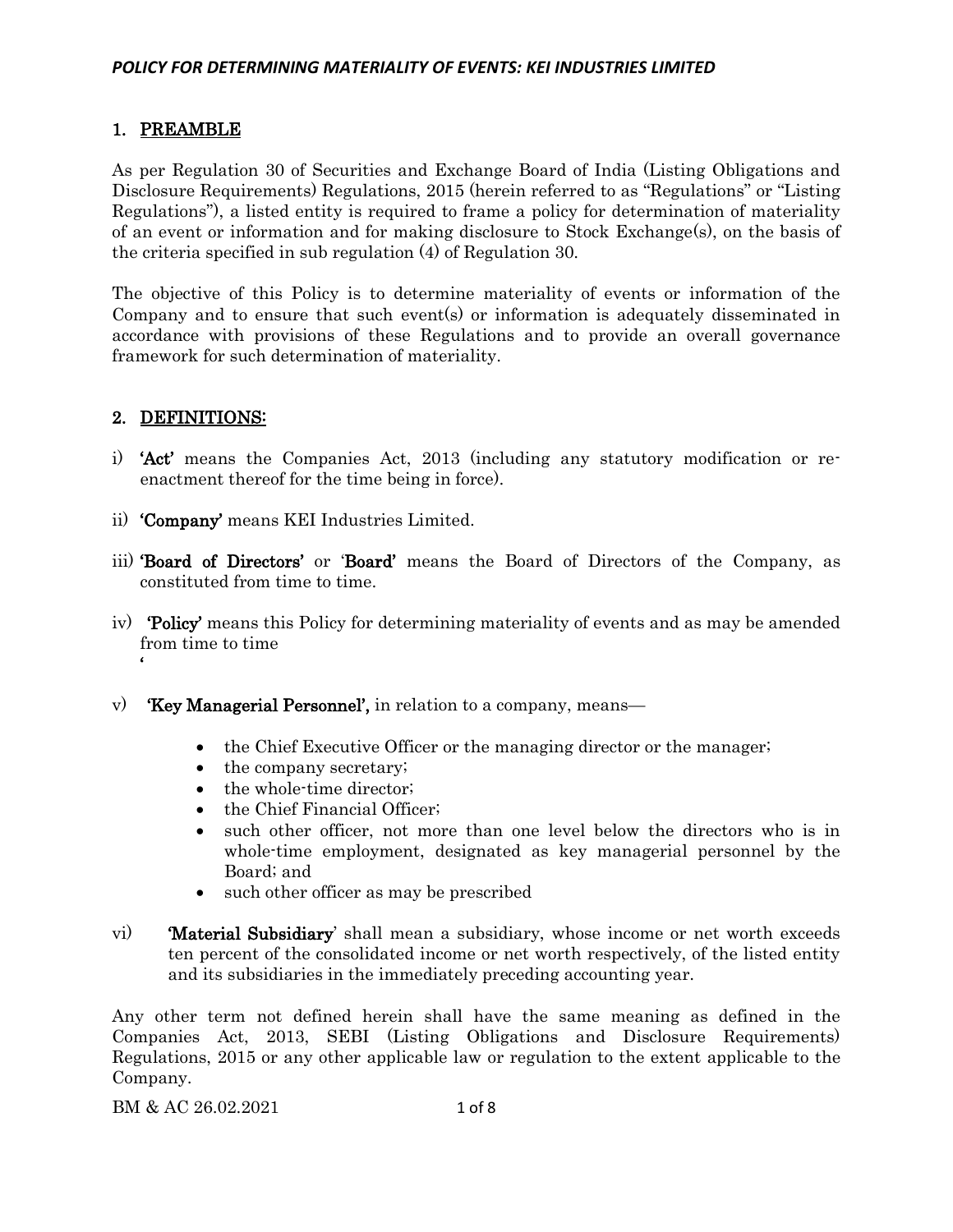### 3. DISCLOSURE OF EVENTS OR INFORMATION

#### A) IDENTIFICATION OF MATERIALITY OF EVENTS OR INFORMATION

Events or information specified in **Annexure A** are deemed to be material events/information as per sub-regulation (2) of regulation 30 and the Company shall make disclosure of such events or information to the Stock Exchange in accordance with the provisions of these Regulations.

## B) CRITERIA FOR DETERMINING MATERIALITY OF CERTAIN EVENTS/ INFORMATION

The Company shall make disclosure of such events or information to the Stock Exchange as specified in **Annexure B** based on application of the following criteria:

- i) the omission of an event or information, which is likely to result in discontinuity or alteration of event or information already available publicly; or
- ii) the omission of an event or information is likely to result in significant market reaction if the said omission came to light at a later date;
- iii) in case where the criteria specified in sub clauses (i) and (ii) are not applicable, an event/information may be treated as being material if in the opinion of the Board of Directors, the event or information is considered material.
- C) The Company shall make disclosure to the stock exchanges of all the material events as provided herein within 24 hours from occurrence of event or information except where lesser time is prescribed in the Regulations and Annexure attached with this Policy. Where the required disclosure is made beyond the time period, the Company shall also provide explanation for delay
- D) Any events pertaining to the Company's subsidiaries, which may be material to the Company as per the criteria of materiality laid down under these regulations.
- E) The Company shall provide specific and adequate reply to all queries raised by stock exchange(s) with respect to any events or information and on its own initiative. Further it shall confirm or deny any event or information to stock exchange(s) reported in the media.
- F) In case where an event occurs or information is available with the Company, which has not been indicated in Annexure A or Annexure B, but which may have material effect on it, the Company will make adequate disclosures in regard thereof.

All the above disclosures will be hosted on the website of the Company for a minimum period of five years and thereafter archived in accordance with the Company's Policy for Preservation and Archival of Documents.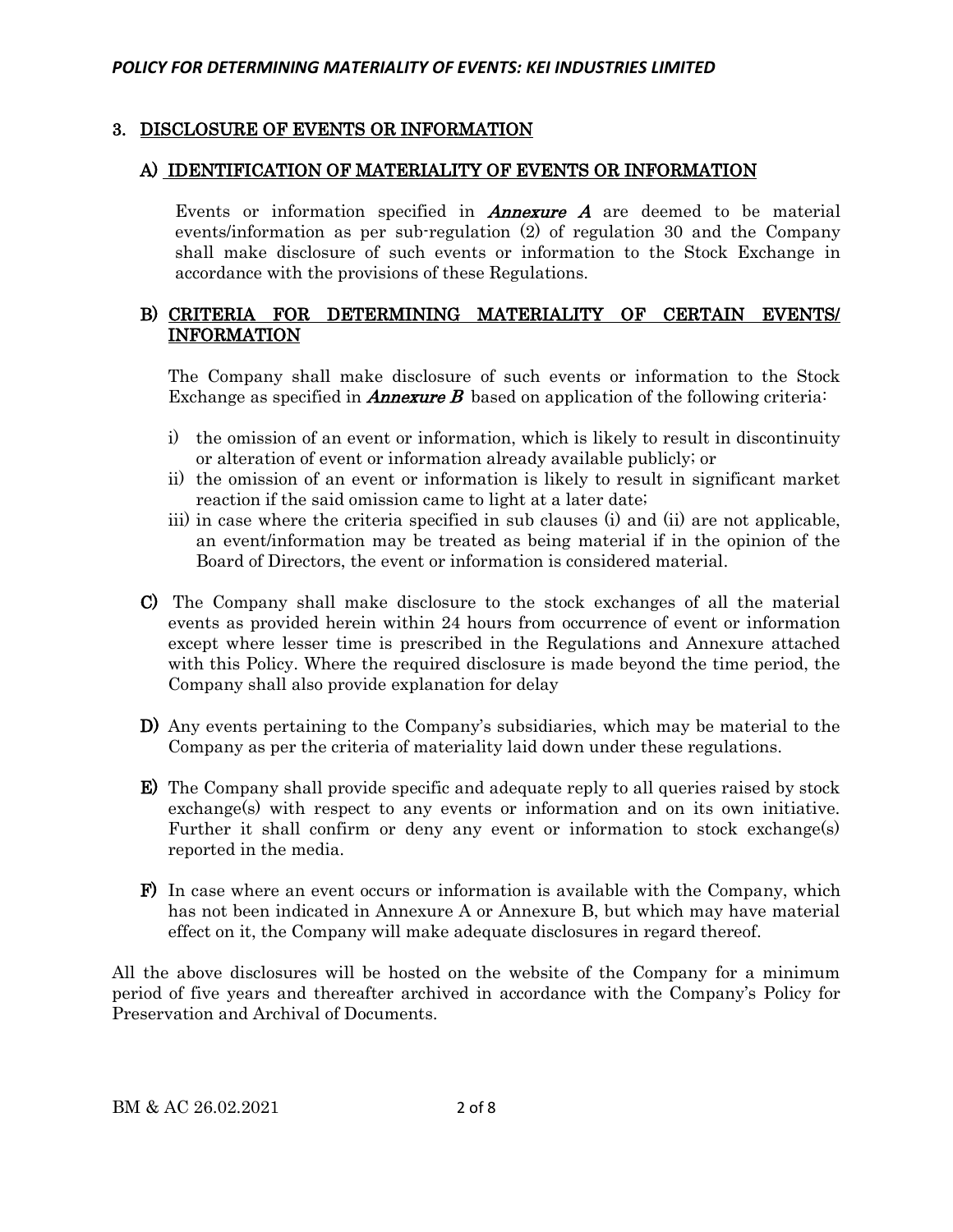## 4. AUTHORITY FOR MAKING DISCLOSURE(S) AND FOR EVALUATING EVENTS/ INFORMATION AS 'MATERIAL'

The following Key Managerial Personnel are authorised

## ➢For determining materiality of events or information:

a) Mr. Anil Gupta, Chairman-cum Managing Director

## $\triangleright$  For making Disclosure(s) to Stock Exchange:

- a) Mr. Anil Gupta, Chairman-cum Managing Director
- b) Mr. Rajeev Gupta, Executive Director (Finance) & CFO
- c) Mr. Kishore Kunal, Company Secretary & Compliance Officer

In accordance with the provisions of these regulations, as may be in force from time to time, read with guidance, circular and other supplementary text issued thereupon:

Further, the Contact Details of abovementioned Key Managerial Personnel shall be disclosed to the stock Exchange(s) and as well as on the website of the Company.

## 5. AMENDMENTS:

In case there are any modification(s) / amendment(s) / notification(s) / circulars(s), guidance note(s), informal guidance(s) issued by SEBI / MCA or judgements made by the Tribunal or any Court which has the effect of amendment in the Regulation(s) / Section(s) / Rule(s) made thereunder. The Chief Financial Officer and/or Company Secretary and/or Managing Director is/are authorized to make amendments in the Policy / Code as to the extent applicable. The amended Policy / Code shall be taken note by the Board of Directors/Committee members in their ensuing Board Meeting/Committee Meeting.

## 6. SCOPE AND LIMITATIONS

In the event of any conflict between the provisions of this Policy and the Companies Act, 2013; Listing Regulations or any other statutory enactments, rules, the provisions of such Listing Regulations/Companies Act, 2013 or statutory enactments, rules shall prevail over this Policy and the part(s) so repugnant shall be deemed to severed from the Policy and the rest of the Policy shall remain in force.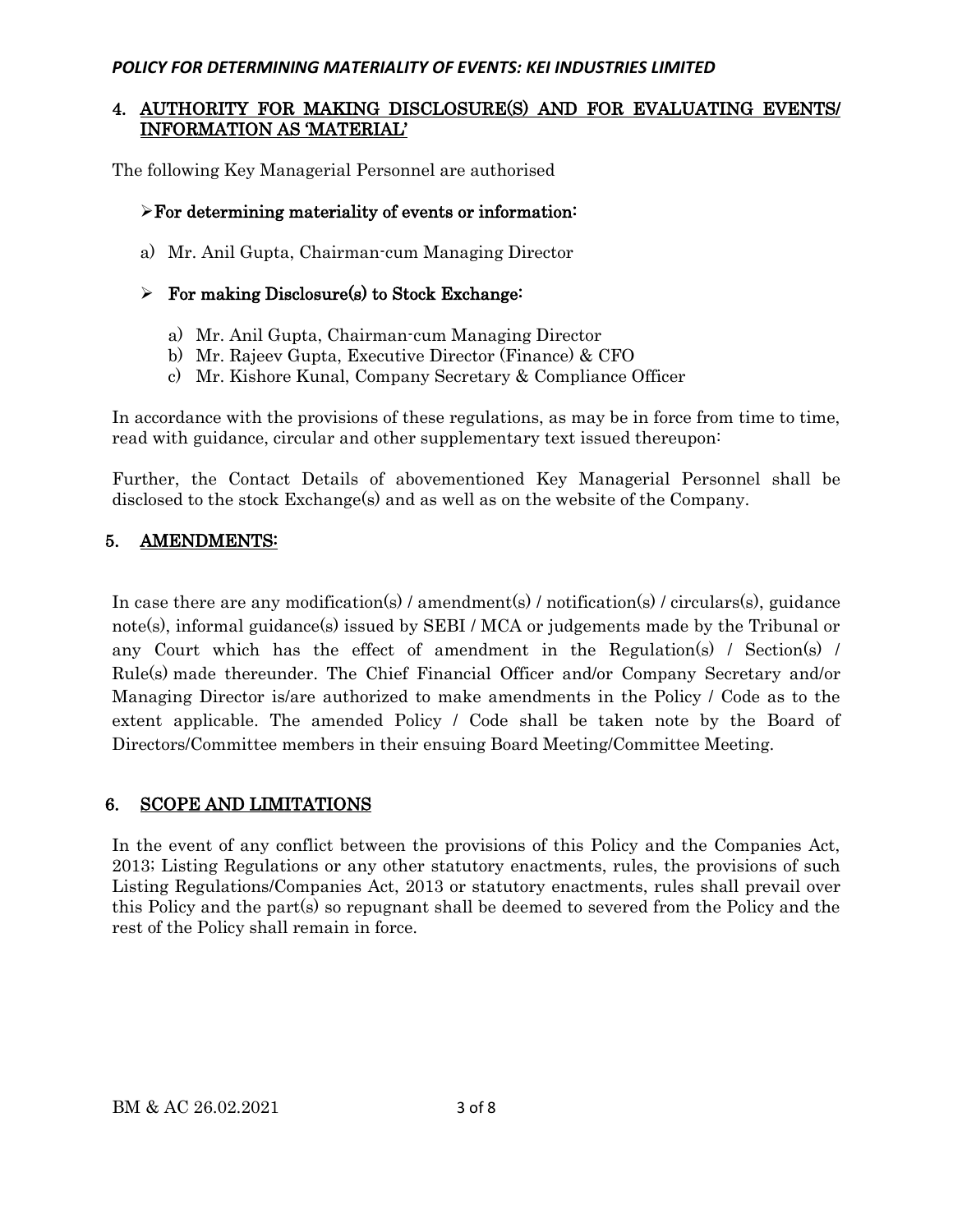## ANNEXURE A

### Events which shall be disclosed without any application of the guidelines for Materiality:

1. Acquisition(s) (including agreement to acquire), Scheme of Arrangement (amalgamation/ merger/ demerger/restructuring), or sale or disposal of any unit(s), division(s) or subsidiary of the Company or any other restructuring;

Explanation. - 'Acquisition' shall mean, -

(i) acquiring control, whether directly or indirectly; or,

(ii) acquiring or agreeing to acquire shares or voting rights in, a company, whether directly or indirectly, such that –

- (a) the company holds shares or voting rights aggregating to five per cent or more of the shares or voting rights in the said company, or;
- (b) there has been a change in holding from the last disclosure and such change exceeds two per cent of the total shareholding or voting rights in the said company.

2. Issuance or forfeiture of securities, split or consolidation of shares, buyback of securities, any restriction on transferability of securities or alteration in terms or structure of existing securities including forfeiture, reissue of forfeited securities, alteration of calls, redemption of securities etc.;

3. Revision in Rating(s);

4. Outcome of Meetings of the Board of Directors: The Company shall disclose to the Exchange(s), within 30 minutes of the closure of the meeting, held to consider the following:

- a) dividends and/or cash bonuses recommended or declared or the decision to pass any dividend and the date on which dividend shall be paid/dispatched;
- b) any cancellation of dividend with reasons thereof;
- c) the decision on buyback of securities;
- d) the decision with respect to fund raising proposed to be undertaken;
- e) increase in capital by issue of bonus shares through capitalization including the date on which such bonus shares shall be credited/dispatched;
- f) reissue of forfeited shares or securities, or the issue of shares or securities held in reserve for future issue or the creation in any form or manner of new shares or securities or any other rights, privileges or benefits to subscribe to;
- g) short particulars of any other alterations of capital, including calls;
- h) financial results;
- i) decision on voluntary delisting by the Company from stock exchange(s).

BM & AC 26.02.2021 4 of 8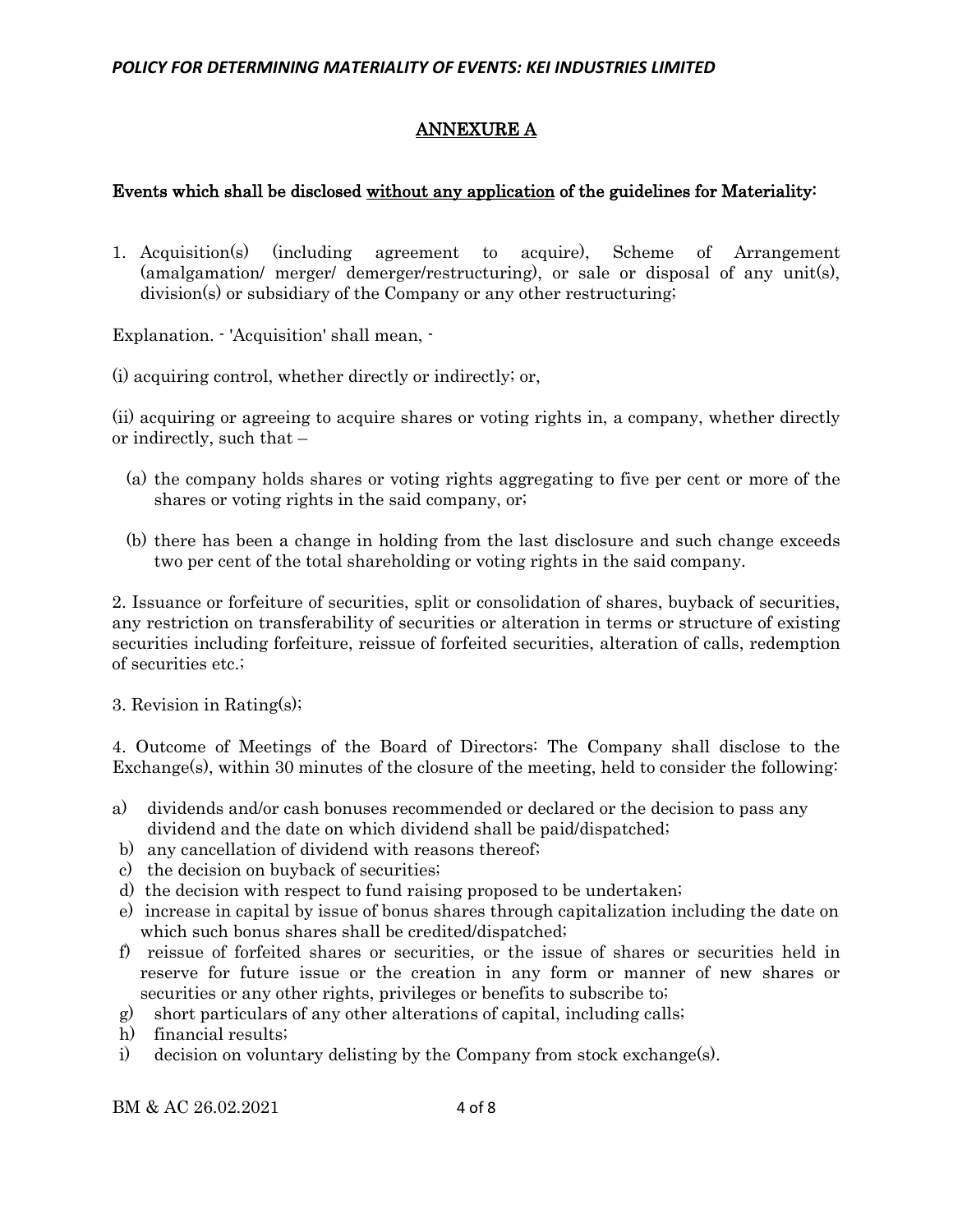- 5. Agreements (viz. shareholder agreement(s), joint venture agreement(s), family settlement agreement(s) (to the extent that it impacts management and control of the Company),agreement(s)/treaty (ies)/contract(s) with media companies) which are binding and not in normal course of business, revision(s) or amendment(s) and termination(s) thereof;
- 6. Fraud/defaults by Promoter or Key Managerial Personnel or by Company or arrest of Key Managerial Personnel or Promoter;
- 7. Change in Directors, Key Managerial Personnel (Managing Director, Chief Executive Officer, Chief Financial Officer, Company Secretary etc.), Auditor and Compliance Officer;

[(7A) In case of resignation of the auditor of the listed entity, detailed reasons for resignation of auditor, as given by the said auditor, shall be disclosed by the listed entities to the stock exchanges as soon as possible but not later than twenty four hours of receipt of such reasons from the auditor.

(7B) Resignation of auditor including reasons for resignation: In case of resignation of an independent director of the listed entity, within seven days from the date of resignation, the following disclosures shall be made to the stock exchanges by the listed entities:

- i. Detailed reasons for the resignation of independent directors as given by the said director shall be disclosed by the listed entities to the stock exchanges.
- ii. The independent director shall, along with the detailed reasons, also provide a confirmation that there are no other material reasons other than those provided.
- iii. The confirmation as provided by the independent director above shall also be disclosed by the listed entities to the stock exchanges along with the detailed reasons as specified in sub-clause (i) above.]
- 8. Appointment or discontinuation of share transfer agent;
- 9. Corporate debt restructuring;
- 10. One-time settlement with a bank;
- 11. Reference to BIFR and winding-up petition filed by any party /creditors;
- 12. Issuance of Notices, call letters, resolutions and circulars sent to shareholders, debenture holders or creditors or any class of them or advertised in the media by the Company;
- 13. Proceedings of Annual and extraordinary general meetings of the Company;
- 14. Amendments to memorandum and articles of association of the Company, in brief;
- 15. Schedule of Analyst or institutional investor meet and presentations on financial results made by the Company to analysts or institutional investors.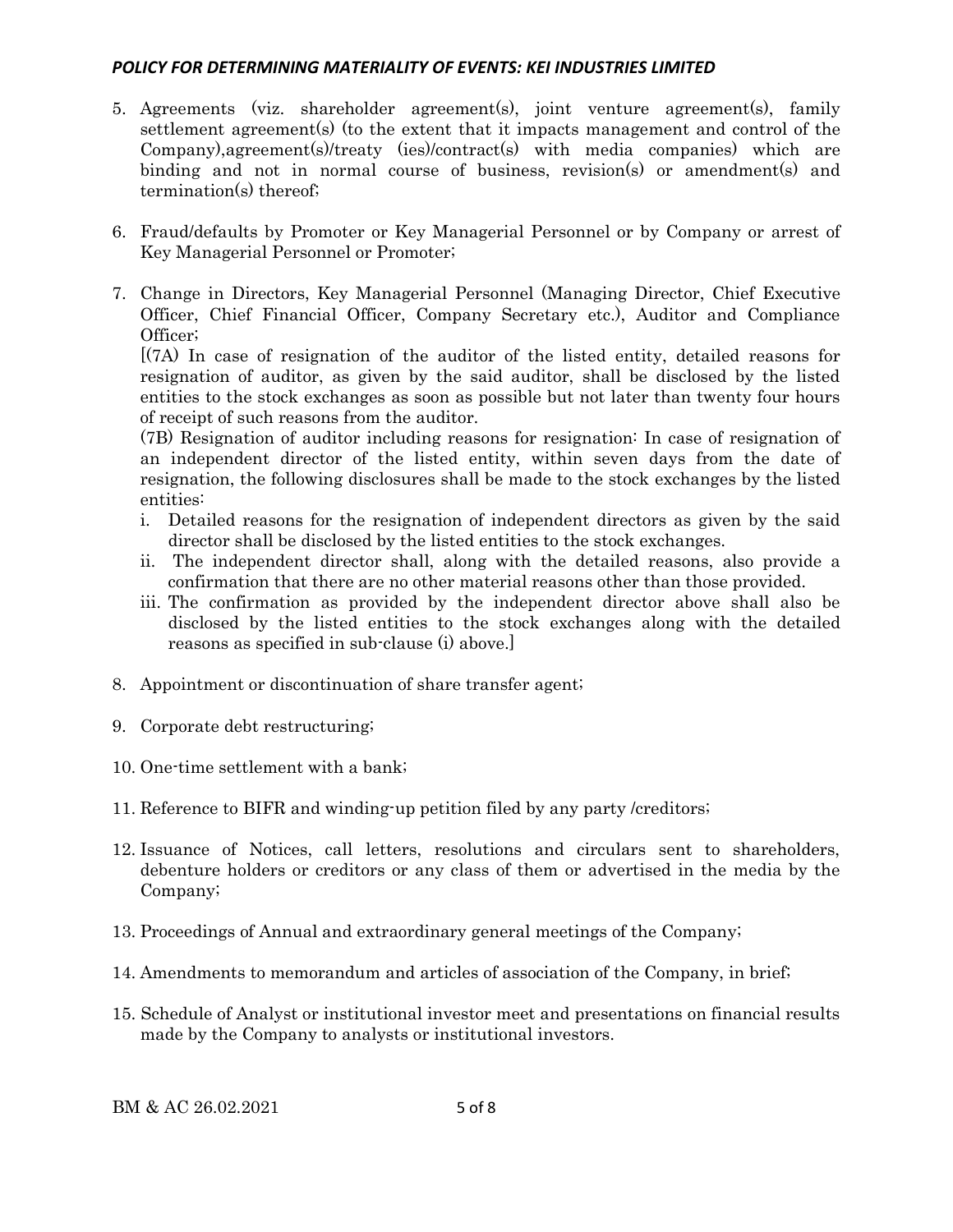16. The following events in relation to the corporate insolvency resolution process (CIRP) of a listed corporate debtor under the Insolvency Code:

a) Filing of application by the corporate applicant for initiation of CIRP, also specifying the amount of default;

b) Filing of application by financial creditors for initiation of CIRP against the corporate debtor, also specifying the amount of default;

c) Admission of application by the Tribunal, along with amount of default or rejection or withdrawal, as applicable;

d) Public announcement made pursuant to order passed by the Tribunal under section 13 of Insolvency Code;

e) List of creditors as required to be displayed by the corporate debtor under regulation 13(2)(c) of the IBBI (Insolvency Resolution Process for Corporate Persons) Regulations, 2016;

f) Appointment/ Replacement of the Resolution Professional;

g) Prior or post-facto intimation of the meetings of Committee of Creditors;

h) Brief particulars of invitation of resolution plans under section  $25(2)(h)$  of Insolvency Code in the Form specified under regulation 36A(5) of the IBBI (Insolvency Resolution Process for Corporate Persons) Regulations, 2016;

i) Number of resolution plans received by Resolution Professional;

j) Filing of resolution plan with the Tribunal;

k) Approval of resolution plan by the Tribunal or rejection, if applicable;

l) Specific features and details of the resolution plan as approved by the Adjudicating Authority under the Insolvency Code, not involving commercial secrets, including details such as:

(i) Pre and Post net-worth of the company;

(ii) Details of assets of the company post CIRP;

(iii) Details of securities continuing to be imposed on the companies' assets;

(iv) Other material liabilities imposed on the company;

(v) Detailed pre and post shareholding pattern assuming 100% conversion of convertible securities;

(vi) Details of funds infused in the company, creditors paid-off;

(vii) Additional liability on the incoming investors due to the transaction, source of such funding etc.;

(viii) Impact on the investor – revised P/E, RONW ratios etc.;

(ix) Names of the new promoters, key managerial persons(s), if any and their past experience in the business or employment. In case where promoters are companies, history of such company and names of natural persons in control;

(x) Brief description of business strategy.]

m) Any other material information not involving commercial secrets.}

BM & AC 26.02.2021 6 of 8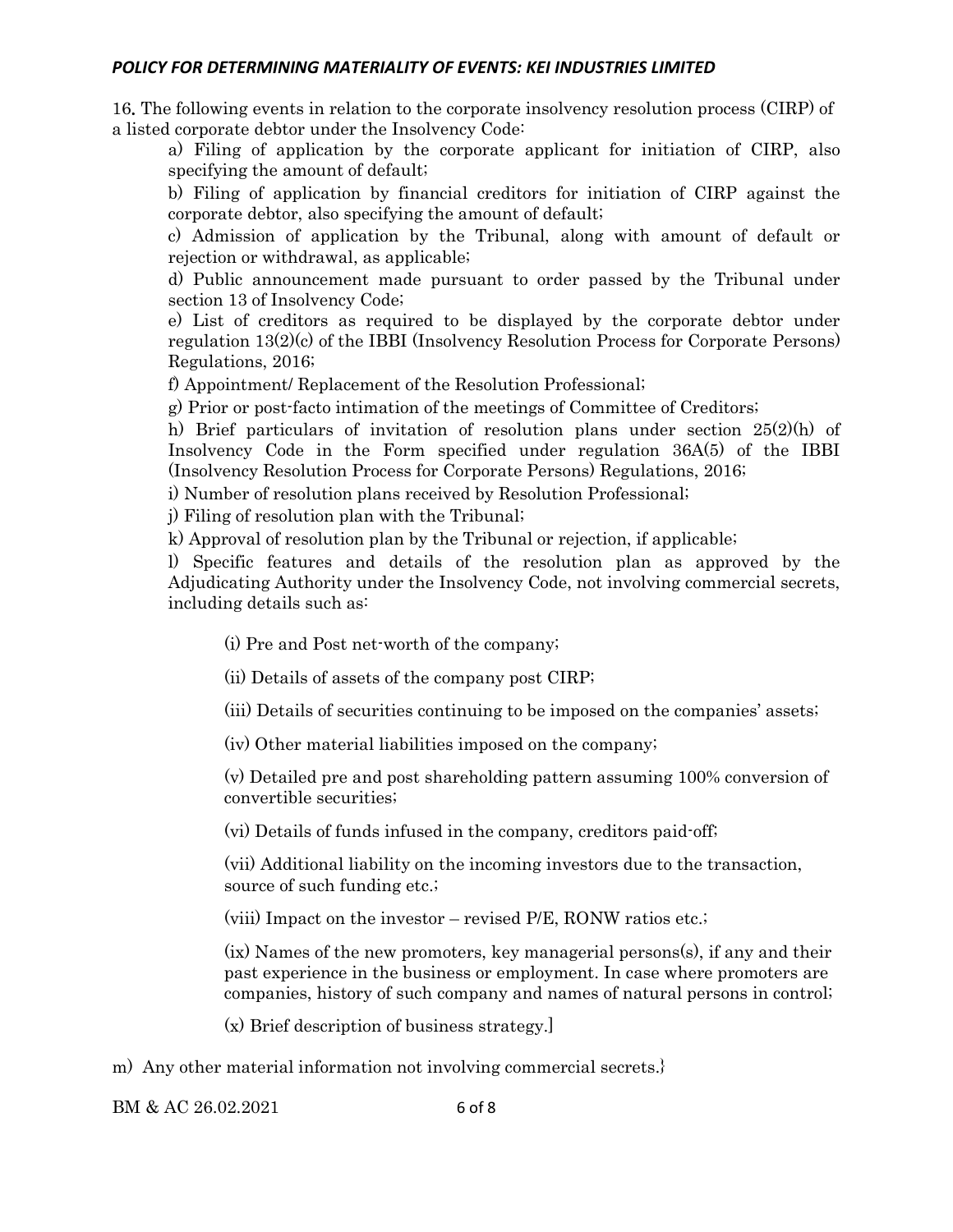n) Proposed steps to be taken by the incoming investor/acquirer for achieving the MPS;

o) Quarterly disclosure of the status of achieving the MPS;

p) The details as to the delisting plans, if any approved in the resolution plan.]

17. Initiation of Forensic audit: In case of initiation of forensic audit, (by whatever name called), the following disclosures shall be made to the stock exchanges by listed entities: a) The fact of initiation of forensic audit along-with name of entity initiating the audit and reasons for the same, if available;

b) Final forensic audit report (other than for forensic audit initiated by regulatory / enforcement agencies) on receipt by the listed entity along with comments of the management,ifany.]